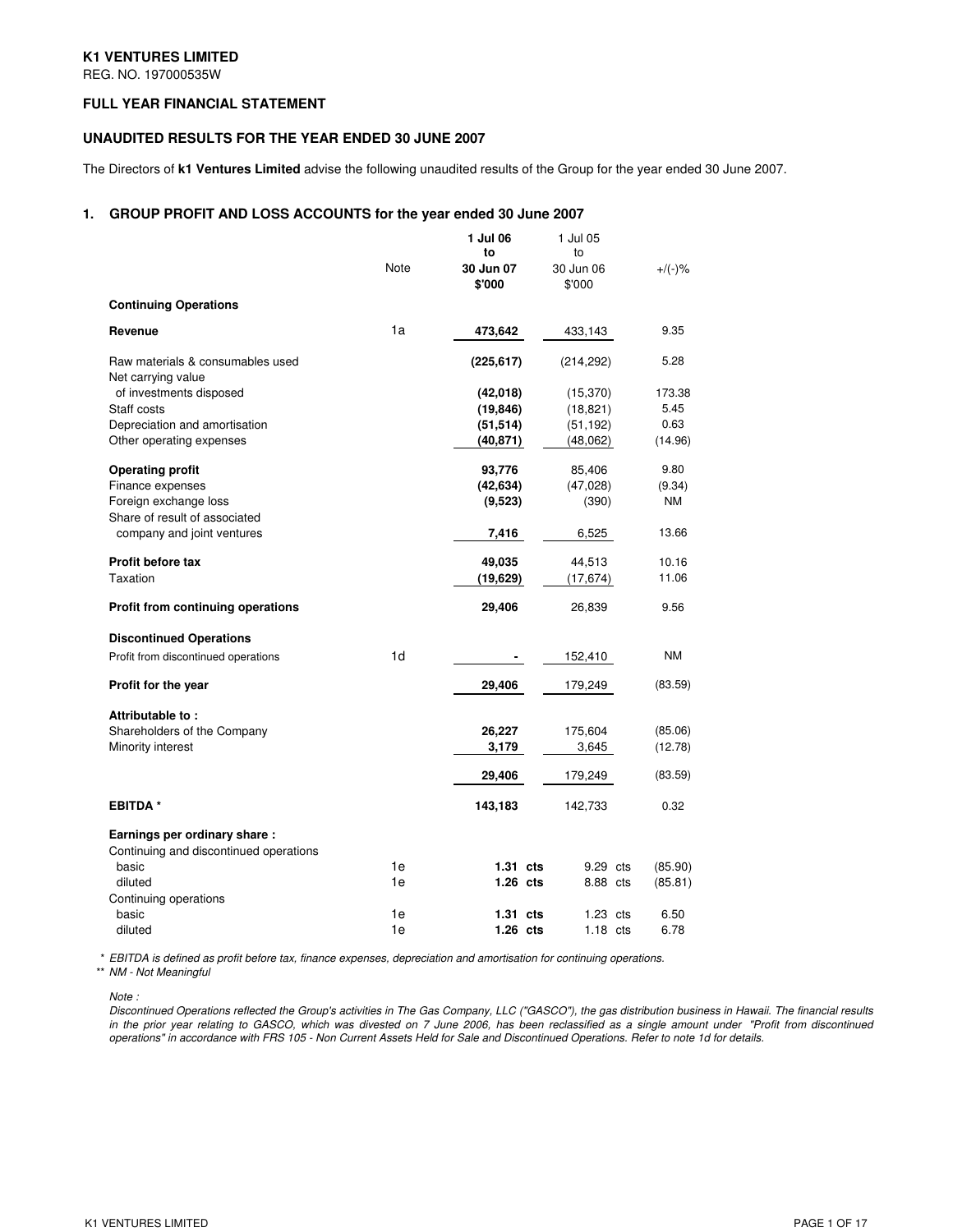# **Notes to Group Profit and Loss Accounts**

# 1a. Breakdown of revenue

|                                         |      | 1 Jul 06  | 1 Jul 05  |           |
|-----------------------------------------|------|-----------|-----------|-----------|
|                                         |      | to        | to        |           |
|                                         | Note | 30 Jun 07 | 30 Jun 06 |           |
|                                         |      | \$'000    | \$'000    | $+/(-)$ % |
| <b>Continuing operations</b>            |      |           |           |           |
| Revenue from retail gasoline operations |      | 246,902   | 230,411   | 7.16      |
| Revenue from transportation leasing     |      | 145,107   | 148,558   | (2.32)    |
| Proceeds from sale of investments       |      | 49,217    | 28,915    | 70.21     |
| Dividend income                         |      | 4,322     | 4,137     | 4.47      |
| Interest income from:                   |      |           |           |           |
| Related parties                         |      | 5,452     | 1,241     | 339.32    |
| Others                                  |      | 8,182     | 835       | 879.88    |
| <b>Others</b>                           |      | 14,460    | 19,046    | (24.08)   |
|                                         |      | 473,642   | 433,143   | 9.35      |
| <b>Discontinued operation</b>           |      |           |           |           |
| Revenue from utility supply             |      |           | 241,277   | NM        |
| Interest income                         |      |           | 26        | <b>NM</b> |
|                                         | 1d   |           | 241,303   | <b>NM</b> |
| Consideration for sale of business      | 1d   |           | 307,454   | NM        |
|                                         |      |           | 548,757   | NM        |
|                                         |      | 473,642   | 981,900   | (51.76)   |

1b. Pre-tax profit of the Group is arrived at after crediting/(charging) the following :

|                                            | 1 Jul 06<br>to<br>30 Jun 07<br>\$'000 | 1 Jul 05<br>to<br>30 Jun 06<br>\$'000 | $+$ /(-)% |
|--------------------------------------------|---------------------------------------|---------------------------------------|-----------|
| <b>Continuing operations</b>               |                                       |                                       |           |
| Profit on disposal of fixed assets         | 9,550                                 | 11,853                                | (19.43)   |
| Profit on sale of investments              | 7,198                                 | 13,545                                | (46.86)   |
| Provision for doubtful debts               |                                       | (43)                                  | <b>NM</b> |
| Write-back of provision for doubtful debts | 107                                   |                                       | <b>NM</b> |
| Fair value (loss)/gain - Derivatives       | (243)                                 | 2,790                                 | <b>NM</b> |
| <b>Discontinued operations</b>             |                                       |                                       |           |
| Profit on disposal of subsidiary           |                                       | 170,140                               | <b>NM</b> |
| Provision for stock obsolescence           |                                       | (129)                                 | <b>NM</b> |
| Povision for doubtful debts                |                                       | (229)                                 | <b>NM</b> |

1c. There was no material adjustment for under or over provision of tax in respect of prior years.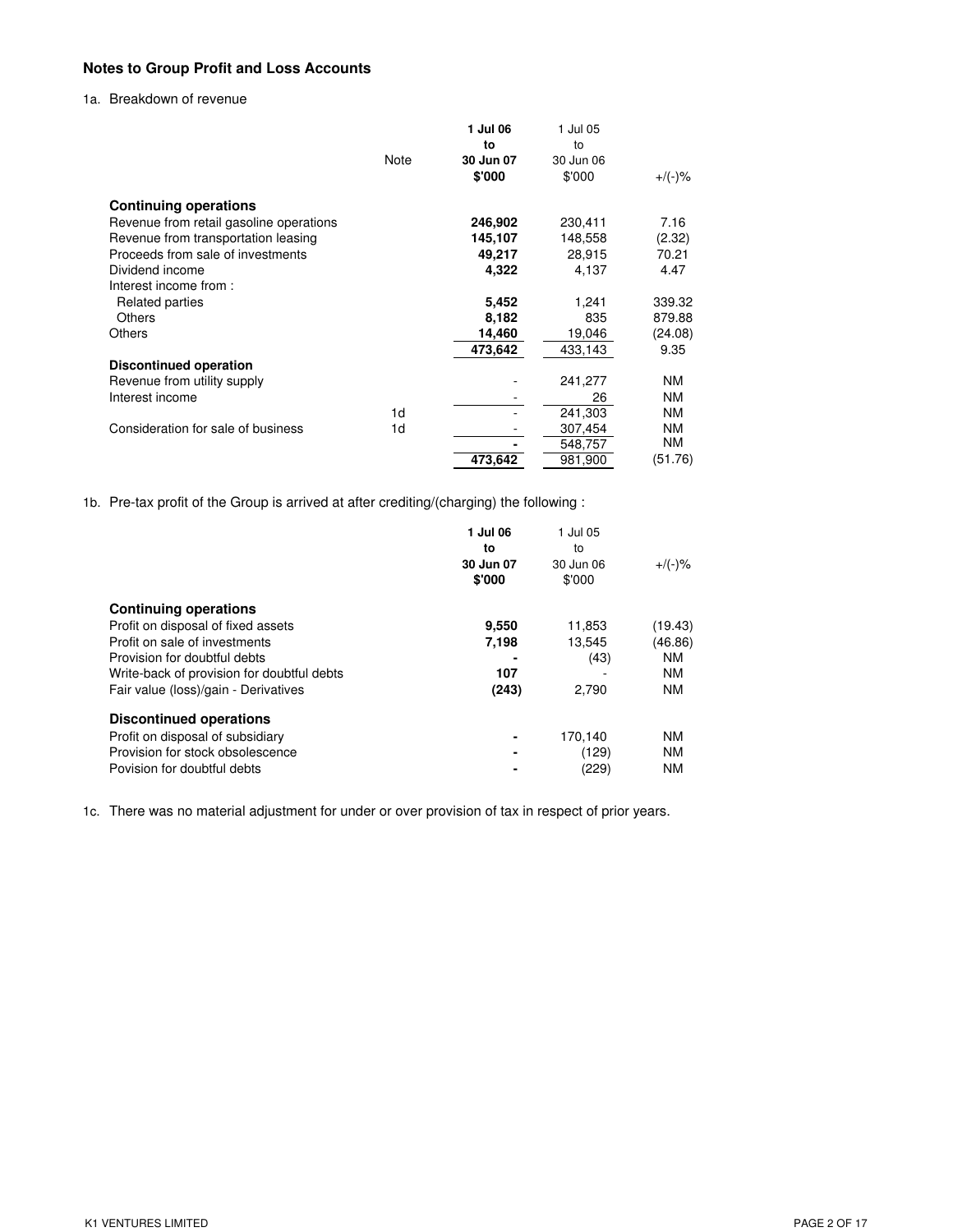## 1d. Profit from discontinued operations

Discontinued Operation reflects the Group's activities in The Gas Company, LLC ("GASCO"), the gas distribution business in Hawaii.

In the preceding financial year, the Group completed the sale of GASCO. An analysis of the results of discontinued operations is as follows :

|                                             | Group      |
|---------------------------------------------|------------|
|                                             | 1 Jul 05   |
|                                             | to         |
|                                             | 7 Jun 06   |
|                                             | \$'000     |
| Operations                                  |            |
| Revenue                                     | 241,303    |
| Expenses                                    | (209,076)  |
| Operating profit                            | 32,227     |
| Finance expenses                            | (9, 178)   |
| Profit before tax                           | 23,049     |
| Profit from sale of business                |            |
| Gross Consideration                         | 422,894    |
| Less: Debt                                  | (115,440)  |
| Net consideration                           | 307,454    |
| Net carrying value of assets disposed       | (137, 314) |
| Gain on disposal of discontinued operations | 170,140    |
|                                             |            |
| Profit before tax for the year              | 193,189    |
| Taxation                                    | (40,779)   |
| Profit for the year                         | 152,410    |

The impact of the discontinued operations on the cashflows of the group is as follows:

|                     | Group     |
|---------------------|-----------|
|                     | 7 Jun 06  |
|                     | \$'000    |
| Operating cashflows | 7,246     |
| Investing cashflows | (12, 744) |
| Financing cashflows | 5,316     |
| Net cashflows       | (182)     |

## 1e. Earnings per ordinary share

|                                                                                                                                                                |            | <b>GROUP</b> |           |
|----------------------------------------------------------------------------------------------------------------------------------------------------------------|------------|--------------|-----------|
|                                                                                                                                                                | 1 Jul 06   | 1 Jul 05     |           |
|                                                                                                                                                                | to         | t٥           |           |
|                                                                                                                                                                | 30 Jun 07  | 30 Jun 06    | $+/(-)$ % |
| <b>Continuing and Discontinued operations</b><br>Earnings per Ordinary Share of the Group for the period<br>based on net profit attributable to shareholders : |            |              |           |
| (i) Based on the weighted average number of shares                                                                                                             | $1.31$ cts | 9.29 cts     | (85.90)   |
| - Weighted average number of shares ('000)                                                                                                                     | 1,995,728  | 1,890,752    | 5.55      |
|                                                                                                                                                                |            |              |           |
| (ii) On a fully diluted basis                                                                                                                                  | $1.26$ cts | 8.88 cts     | (85.81)   |
| - Adjusted weighted average number of shares ('000)                                                                                                            | 2,088,491  | 1,977,788    | 5.60      |
|                                                                                                                                                                |            |              |           |
| <b>Continuing operations</b>                                                                                                                                   |            |              |           |
| Earnings per Ordinary Share of the Group for the period<br>based on net profit attributable to shareholders :                                                  |            |              |           |
| (i) Based on the weighted average number of shares                                                                                                             | $1.31$ cts | $1.23$ cts   | 6.50      |
| - Weighted average number of shares ('000)                                                                                                                     | 1,995,728  | 1,890,752    | 5.55      |
|                                                                                                                                                                |            |              |           |
| (ii) On a fully diluted basis                                                                                                                                  | $1.26$ cts | $1.18$ cts   | 6.78      |
| - Adjusted weighted average number of shares ('000)                                                                                                            | 2,088,491  | 1,977,788    | 5.60      |
|                                                                                                                                                                |            |              |           |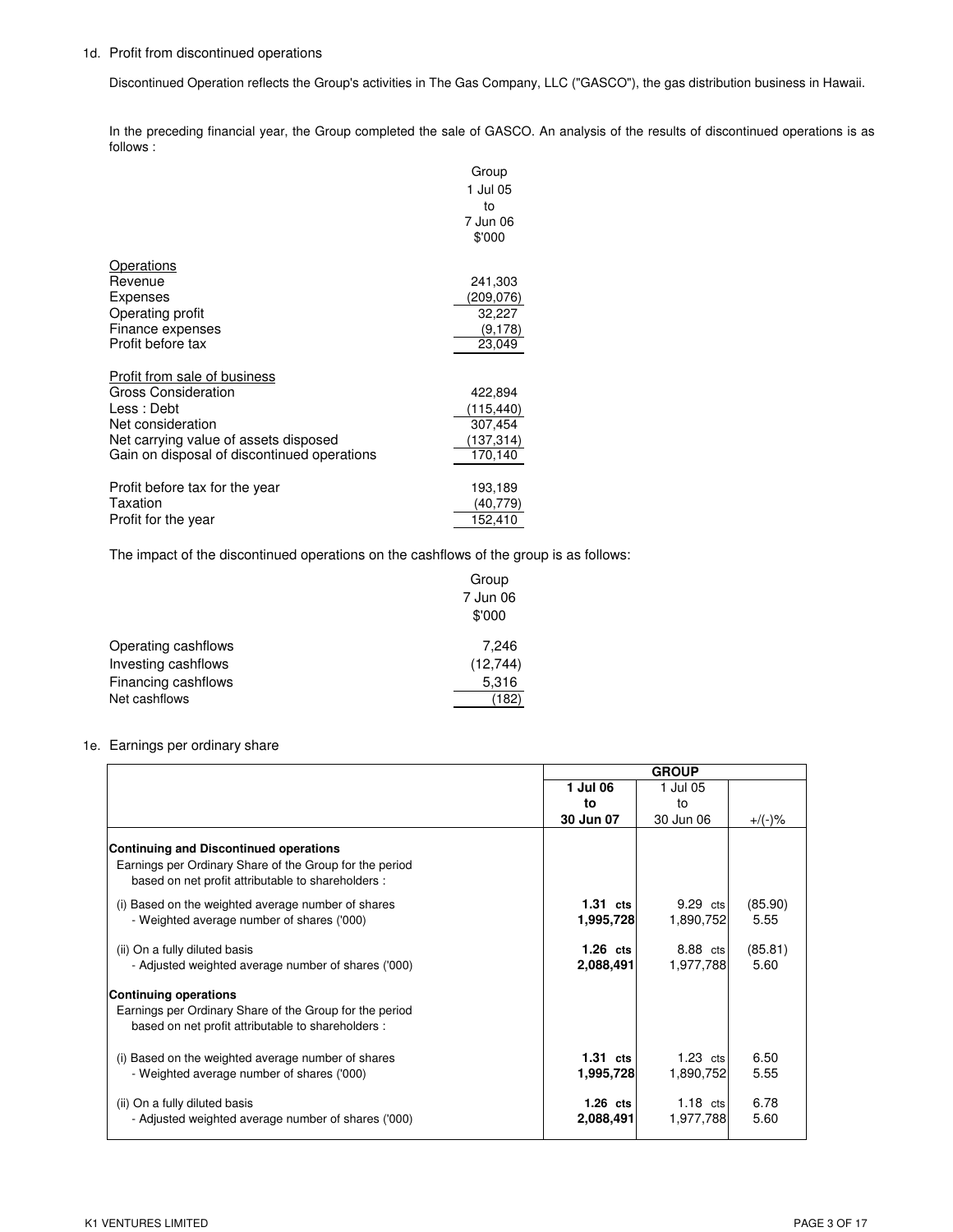# 1f. Breakdown of revenue (continuing & discontinued operations)

|                                                      |           | <b>GROUP</b> |           |
|------------------------------------------------------|-----------|--------------|-----------|
|                                                      | 1 Jul 06  | 1 Jul 05     |           |
|                                                      | to        | to           |           |
|                                                      | 30 Jun 07 | 30 Jun 06    | $+$ /(-)% |
|                                                      | \$'000    | \$'000       |           |
|                                                      |           |              |           |
| First Half                                           |           |              |           |
| Revenue reported for first half year                 | 222,622   | 319,143      | (30.24)   |
|                                                      |           |              |           |
| Operating profit after tax before deducting minority | 12,247    | 16,239       | (24.58)   |
| interests reported for first half year               |           |              |           |
|                                                      |           |              |           |
|                                                      |           |              |           |
|                                                      |           |              |           |
| <b>Second Half</b>                                   |           |              |           |
| Revenue reported for second half year                | 251,020   | 662,757      | (62.12)   |
|                                                      |           |              |           |
| Operating profit after tax before deducting minority | 17,159    | 163,010      | (89.47)   |
| interests reported for second half year              |           |              |           |
|                                                      |           |              |           |

1f. There was no extraordinary item during the year.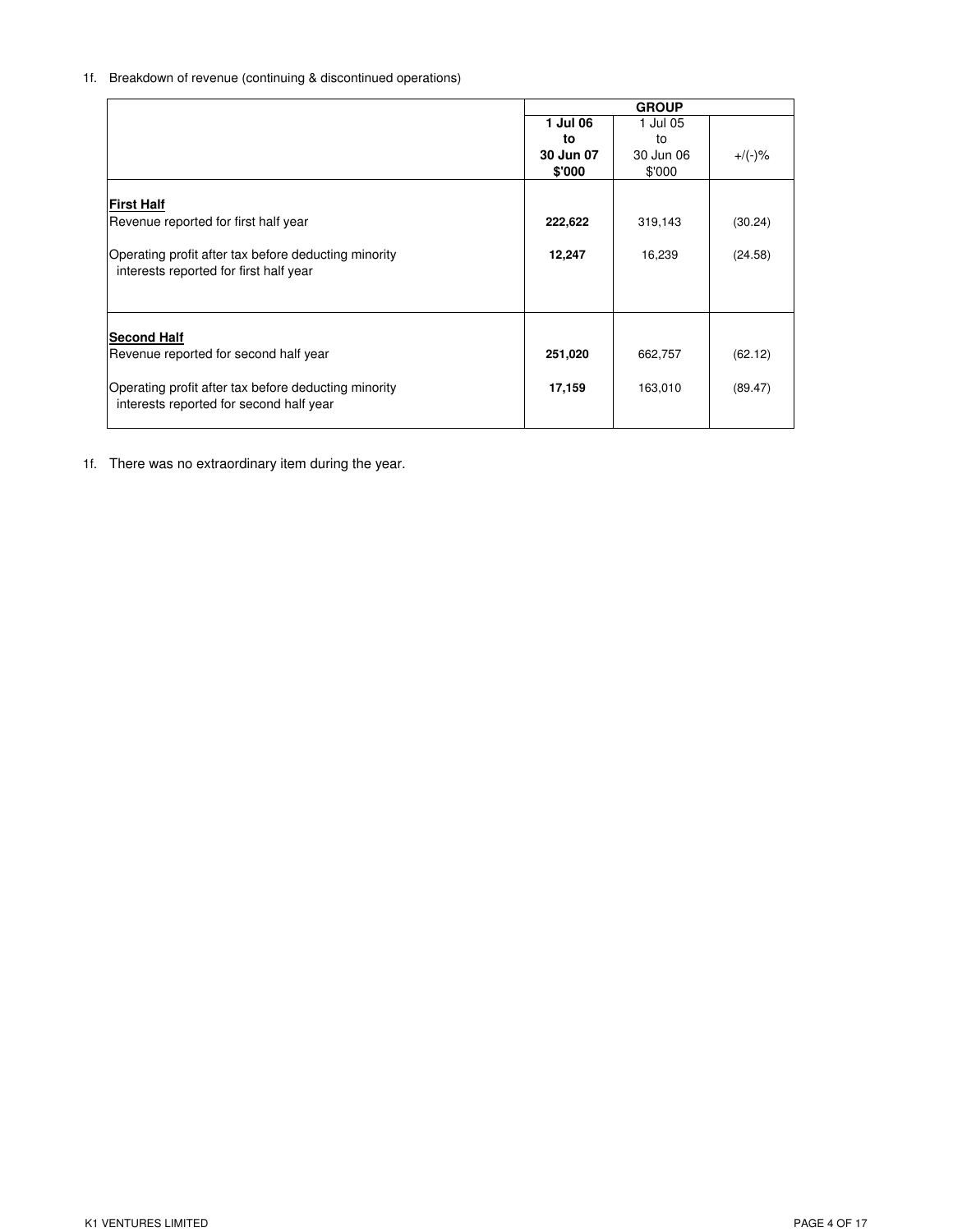|                                         |      | <b>GROUP</b> |           | <b>COMPANY</b> |           |
|-----------------------------------------|------|--------------|-----------|----------------|-----------|
|                                         |      | As at        | As at     | As at          | As at     |
|                                         | Note | 30 Jun 07    | 30 Jun 06 | 30 Jun 07      | 30 Jun 06 |
|                                         |      | \$'000       | \$'000    | \$'000         | \$'000    |
| Share capital                           |      | 318,774      | 393,213   | 318,774        | 393,213   |
| <b>Reserves</b>                         |      | 360,554      | 362,889   | 263,427        | 259,474   |
| Share capital & reserves                |      | 679,328      | 756,102   | 582,201        | 652,687   |
| <b>Minority interests</b>               |      | 48,414       | 46,618    |                |           |
| Capital employed                        |      | 727,742      | 802,720   | 582,201        | 652,687   |
| Represented by:                         |      |              |           |                |           |
| <b>Fixed assets</b>                     |      | 540,827      | 540,944   | 19             | 241       |
| <b>Subsidiaries</b>                     |      |              |           | 304,155        | 203,855   |
| Associated company and joint ventures   |      | 83,796       | 79,276    |                |           |
| Available-for-sale investments          |      | 231,083      | 288,495   | 15,417         | 42,981    |
| Other assets                            |      | 7,261        | 11,535    |                |           |
| <b>Intangibles</b>                      |      | 237,719      | 248,865   |                |           |
|                                         |      | 1,100,686    | 1,169,115 | 319,591        | 247,077   |
| <b>Current assets</b>                   |      |              |           |                |           |
| <b>Stocks</b>                           |      | 18,090       | 14,684    |                |           |
| Amounts due from:<br>- subsidiaries     |      |              |           | 46,861         | 137,762   |
| - associated company and joint ventures |      | 484          | 772       |                |           |
| Debtors                                 |      | 21,376       | 23,710    | 2,511          | 2,590     |
| Available-for-sale investments          |      |              | 6,850     |                |           |
| Bank balances, deposits and cash        | 3c   | 310,481      | 385,246   | 263,905        | 334,881   |
|                                         |      | 350,431      | 431,262   | 313,277        | 475,233   |
| <b>Current liabilities</b>              |      |              |           |                |           |
| Creditors                               |      | 28,522       | 55,479    | 38,681         | 54,613    |
| Amount owing to minority shareholders   |      |              | 24,510    |                |           |
| Amounts due to:                         |      |              |           |                |           |
| - subsidiaries                          |      |              |           | 3,962          | 11,662    |
| - associated company and joint ventures |      | 184          | 120       |                |           |
| Term loans                              |      | 4,657        | 3,720     |                |           |
| Provision for taxation                  |      | 37,082       | 39,263    | 2,055          | 2,055     |
|                                         |      | 70,445       | 123,092   | 44,698         | 68,330    |
| Net current assets                      |      | 279,986      | 308,170   | 268,579        | 406,903   |
| <b>Non-current liabilities</b>          |      |              |           |                |           |
| Term loans                              |      | 450,836      | 473,080   |                |           |
| Deferred liabilities                    |      | 4,396        | 3,713     |                |           |
| Deferred taxation                       |      | 197,698      | 197,772   | 5,969          | 1,293     |
|                                         |      | 652,930      | 674,565   | 5,969          | 1,293     |
| <b>Net assets</b>                       |      | 727,742      | 802,720   | 582,201        | 652,687   |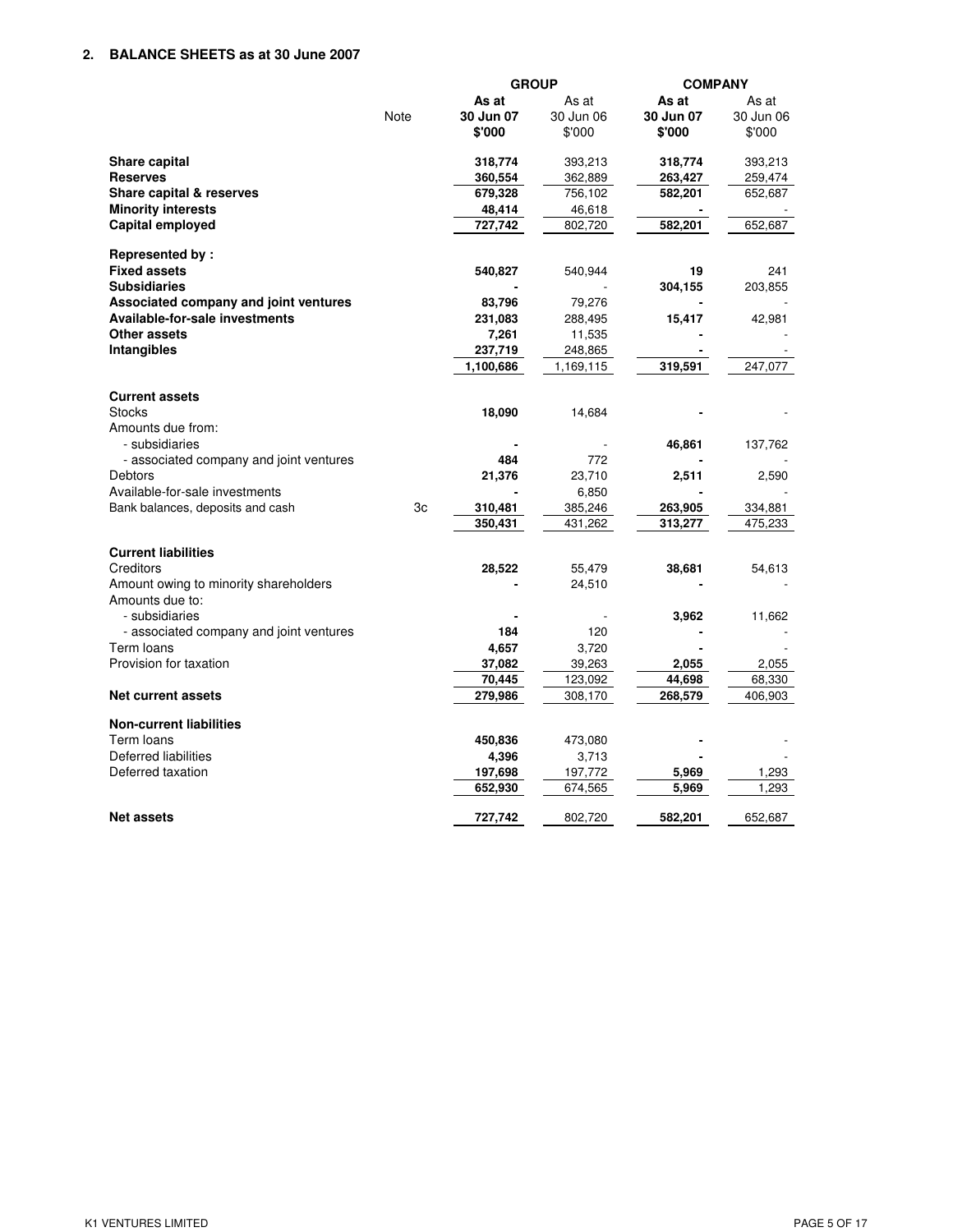### **Notes to Balance Sheets**

#### 2a. Group's borrowings and debt securities

(i) Amount repayable in one year or less, or on demand

|                          | As at 30 Jun 07     | As at 30 Jun 06   |                     |
|--------------------------|---------------------|-------------------|---------------------|
| <b>Secured</b><br>\$'000 | Unsecured<br>\$'000 | Secured<br>\$'000 | Unsecured<br>\$'000 |
| 4.657                    |                     | 3.720             | -                   |

(ii) Amount repayable after one year

| As at 30 Jun 07 |           | As at 30 Jun 06 |           |  |
|-----------------|-----------|-----------------|-----------|--|
| <b>Secured</b>  | Unsecured | Secured         | Unsecured |  |
| \$'000          | \$'000    | \$'000          | \$'000    |  |
| 450,836         | ۰         | 473,080         | -         |  |

#### (iii) Details of any collateral

The term loans pertained to debt financing taken up by Helm and are pledged against the assets of Helm. The net book value of the fixed assets and other assets pledged to financial institutions amounted to \$886 million (June 2006 : \$901 million).

#### 2b. Net asset value

|                                                  | <b>GROUP</b> |           |           | <b>COMPANY</b> |           |           |
|--------------------------------------------------|--------------|-----------|-----------|----------------|-----------|-----------|
|                                                  | As at        | As at     |           | As at<br>As at |           |           |
|                                                  | 30 Jun 07    | 30 Jun 06 | $+/(-)$ % | 30 Jun 07      | 30 Jun 06 | $+$ /(-)% |
| lNet asset value<br>per Ordinary Share #         | \$0.32       | \$0.40    | (20.00)   | \$0.27         | \$0.34    | (20.59)   |
| Net tangible asset value<br>per Ordinary Share # | \$0.21       | \$0.27    | (22.22)   | \$0.27         | \$0.34    | (20.59)   |

# Based on issued share capital of 2,127,603,003 ordinary shares as at the end of the financial year (June 2006 : 1,897,528,003).

### 2c. Balance Sheet review

Group shareholders' funds decreased by \$76.8 million from \$756.1 million as at 30 June 2006 to \$679.3 million as at 30 June 2007. The decrease was primarily due to the capital distribution of \$113.9 million made in December 2006 and decreases in the capital and translation reserves of \$28.6 million attributable to the revaluation of McMoRan Exploration and currency fluctuations in the US dollar. The decrease was partially offset by the issuance of shares in the amount of \$39.4 million resulting mostly from the exercise of the 2002 Warrants and net profit attributable to shareholders of \$26.2 million for the year.

Group total assets of \$1.5 billion at 30 June 2007 were \$149.3 million lower than that at 30 June 2006. The decrease was primarily due to the above mentioned capital distribution, the release of escrow funds to the minority shareholders of Helm Holding Corporation ("Helm"), the payment of escrow funds from the sale of the Group's interests in The Gas Company, LLC, as well as the revaluation and sale of investments.

Group total liabilities decreased by \$74.3 million from \$797.7 million at 30 June 2006 to \$723.4 million at 30 June 2007 primarily due to a reduction in term loans, the release of escrow funds and a decrease in amounts due to creditors.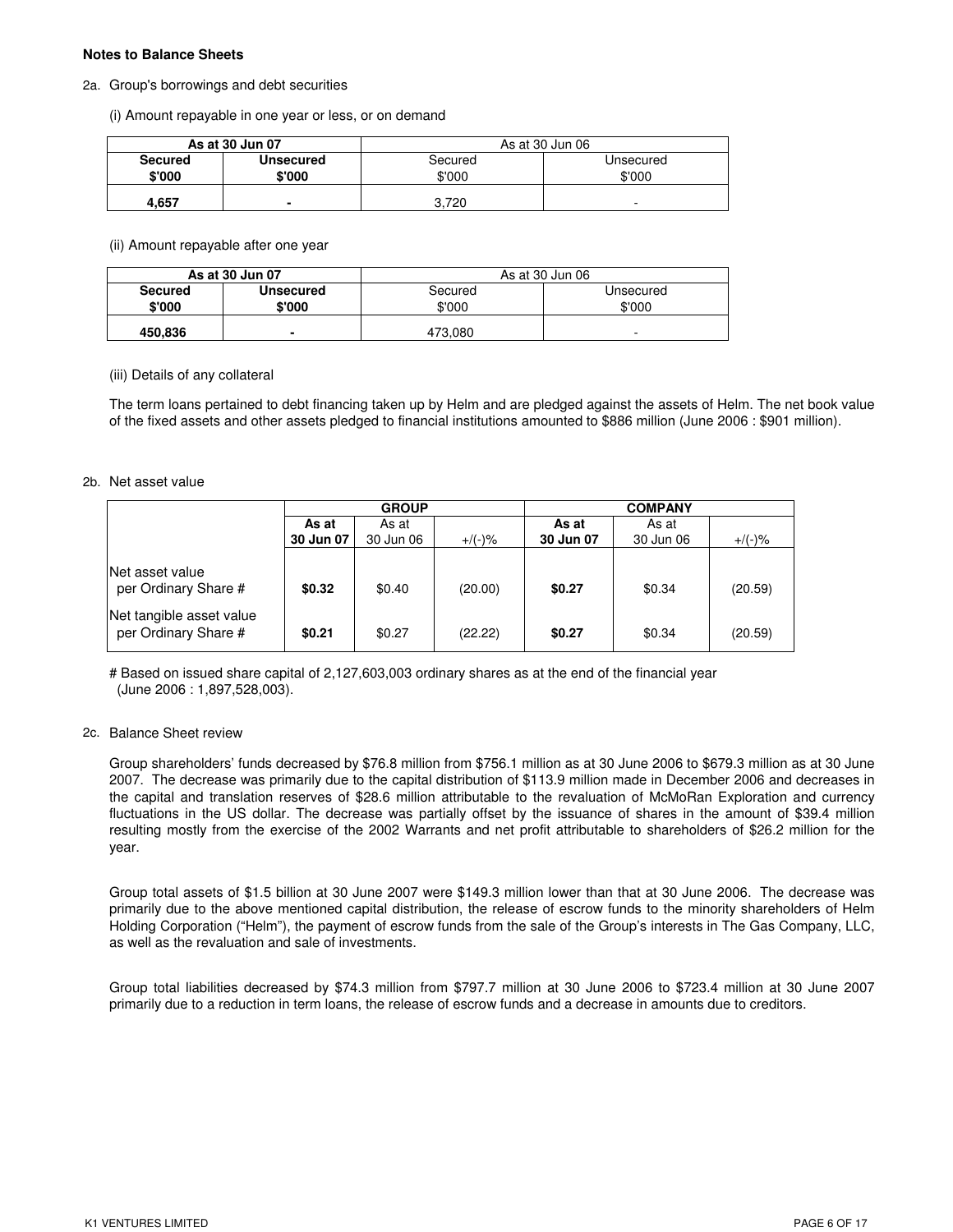# **3. CONSOLIDATED CASH FLOW STATEMENTS for year ended 30 June 2007**

|                                                                                         | Note | 1 Jul 06<br>to<br>30 Jun 07<br>\$'000 | 1 Jul 05<br>to<br>30 Jun 06<br>\$'000 |
|-----------------------------------------------------------------------------------------|------|---------------------------------------|---------------------------------------|
| <b>CASH FLOWS FROM OPERATING ACTIVITIES</b>                                             |      |                                       |                                       |
| Operating profit                                                                        |      |                                       |                                       |
| Continuing operations                                                                   |      | 93,776                                | 85,406                                |
| Discontinued operations                                                                 |      |                                       | 202,367                               |
|                                                                                         |      | 93,776                                | 287,773                               |
| Adjustments for:                                                                        |      |                                       |                                       |
| Depreciation and amortisation                                                           |      | 51,514                                | 52,684                                |
| Dividend income (non cash)                                                              |      | (3, 548)                              | (3,316)                               |
| Profit on disposal of subsidiary                                                        |      |                                       | (170, 140)                            |
| Profit on disposal of fixed assets                                                      |      | (9,550)                               | (11, 853)                             |
| Profit on sale of investments                                                           |      | (7, 198)                              | (13, 545)                             |
| Cash flow from operations before changes in working capital<br>Working capital changes: |      | 124,994                               | 141,603                               |
| <b>Stocks</b>                                                                           |      | (3,893)                               | (9,628)                               |
| Debtors                                                                                 |      | 2,505                                 | (19, 426)                             |
| Creditors                                                                               |      | (15, 932)                             | 42,098                                |
| Translation of foreign subsidiaries and others                                          |      | (1, 564)                              | 20,599                                |
| Cash from operations                                                                    |      | 106,110                               | 175,246                               |
| Interest paid<br>Income tax paid (net of refunds received)                              |      | (40, 740)<br>(8, 470)                 | (50, 558)<br>(1, 913)                 |
| Net cash from operating activities                                                      |      | 56,900                                | 122,775                               |
|                                                                                         |      |                                       |                                       |
| <b>CASH FLOWS FROM INVESTING ACTIVITIES</b>                                             |      |                                       |                                       |
| Acquisition of subsidiaries                                                             | За   |                                       | (726, 531)                            |
| Disposal of subsidiary                                                                  | 3b   |                                       | 279,560                               |
| Adjustment to acquisition value for an investment in a subsidiary                       |      | (2, 452)                              |                                       |
| Purchase of fixed assets                                                                |      | (83, 802)                             | (98, 372)                             |
| Proceeds from disposal of fixed assets                                                  |      | 30,048                                | 67,941                                |
| Net proceeds from disposal and capital distribution of investments                      |      | 52,454                                | 35,206                                |
| Purchase of investments                                                                 |      | (7, 316)                              | (3, 430)                              |
| Net cash used in investing activities                                                   |      | (11,068)                              | (445,626)                             |
| <b>CASH FLOWS FROM FINANCING ACTIVITIES</b>                                             |      |                                       |                                       |
| Proceeds from share issue                                                               |      | 39,416                                | 3,461                                 |
| Proceeds from term loans                                                                |      | 101,629                               | 522,324                               |
| Acquisition of additional interest in subsidiary                                        |      |                                       | (127)                                 |
| Distribution to minority shareholder of subsidiary                                      |      |                                       | (5)                                   |
| Repayment of amount due to minority shareholders                                        |      |                                       | (8, 752)                              |
| Increased share capital in a subsidiary                                                 |      | 235                                   |                                       |
| Repayment of term loans<br>Capital distribution                                         |      | (107, 121)<br>(113, 855)              | (45, 524)                             |
| Net cash (used in)/from financing activities                                            |      | (79, 696)                             | 471,377                               |
|                                                                                         |      |                                       |                                       |
| (Decrease)/increase in cash and cash equivalents                                        |      | (33, 864)                             | 148,526                               |
| Cash and cash equivalents at beginning of year                                          |      | 349,182                               | 201,046                               |
| Effects of exchange rate changes on cash and cash equivalents                           |      | (9,523)                               | (390)                                 |
| Cash and cash equivalents at end of year                                                | Зc   | 305,795                               | 349,182                               |
| <b>Restricted cash</b>                                                                  | Зc   | 4,686                                 | 36,064                                |
|                                                                                         |      | 310,481                               | 385,246                               |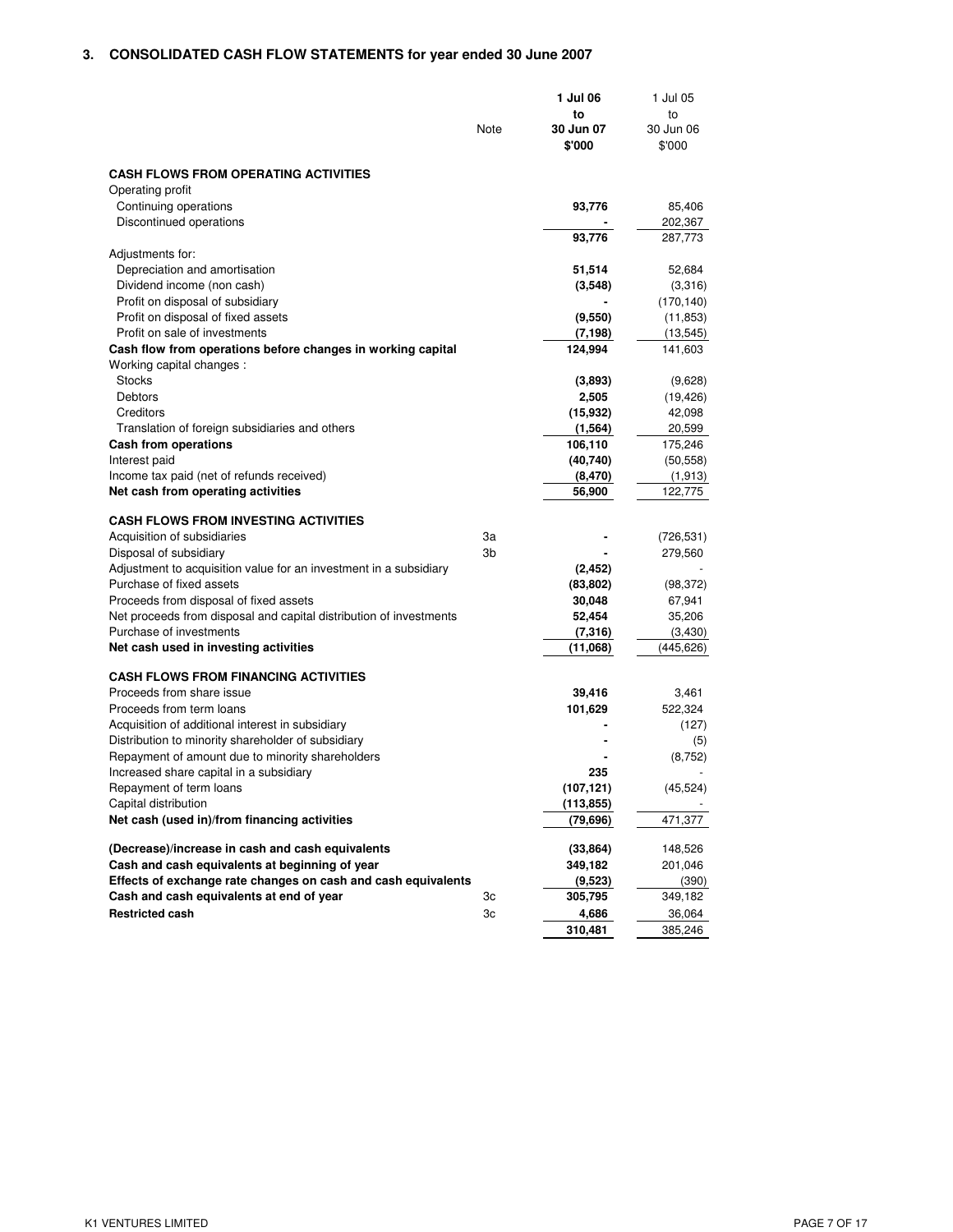## **Notes to Consolidated Cashflow Statements**

## 3a. Acquisition of Subsidiary

The fair values of net assets and liabilities of a subsidiary acquired were as follows :

|                                                | 1 Jul 05   |
|------------------------------------------------|------------|
|                                                | to         |
|                                                | 30 Jun 06  |
|                                                | \$'000     |
| Fixed assets                                   | 539,975    |
| Associated company and joint ventures          | 76,439     |
| Available-for-sale investments                 | 43,019     |
| <b>Debtors</b>                                 | 57,926     |
| <b>Stocks</b>                                  | 4,420      |
| Intangibles                                    | 55,881     |
| Other assets                                   | 13,731     |
| Cash and cash equivalents                      | 6,080      |
| Creditors                                      | (21, 152)  |
| Amount due to minority shareholder             | (33, 262)  |
| Provision for taxation                         | (15, 121)  |
| Deferred taxation                              | (143, 667) |
| Deferred liabilities                           | (597)      |
| Minority Interest                              | (45,660)   |
| Net assets acquired                            | 538,012    |
| Goodwill                                       | 194,599    |
| Purchase consideration                         | 732,611    |
| Less: cash and cash equivalents acquired       | (6,080)    |
| Cash flow on acquisition, net of cash acquired | 726,531    |

## 3b. Disposal of subsidiary

The fair values of net assets and liabilities of a subsidiary disposed were as follows :

|                                             | 1 Jul 05   |
|---------------------------------------------|------------|
|                                             | to         |
|                                             | 30 Jun 06  |
|                                             | \$'000     |
| <b>Fixed assets</b>                         | (200, 185) |
| Other assets                                | (18, 261)  |
| <b>Debtors</b>                              | (31, 809)  |
| <b>Stock</b>                                | (13,803)   |
| Bank balances, deposits & cash              | (27, 894)  |
| Creditors                                   | 31,847     |
| Term loan                                   | 114,682    |
| Deferred taxation                           | 14,349     |
| Deferred liabilities                        | 6,578      |
| Foreign exchange translation account        | (12, 818)  |
|                                             | (137, 314) |
| Net profit on disposal                      | (170, 140) |
| Sales Proceeds                              | (307, 454) |
| Add: Bank balance and cash disposed         | 27,894     |
| Cash flow on disposed, net of cash disposed | (279,560)  |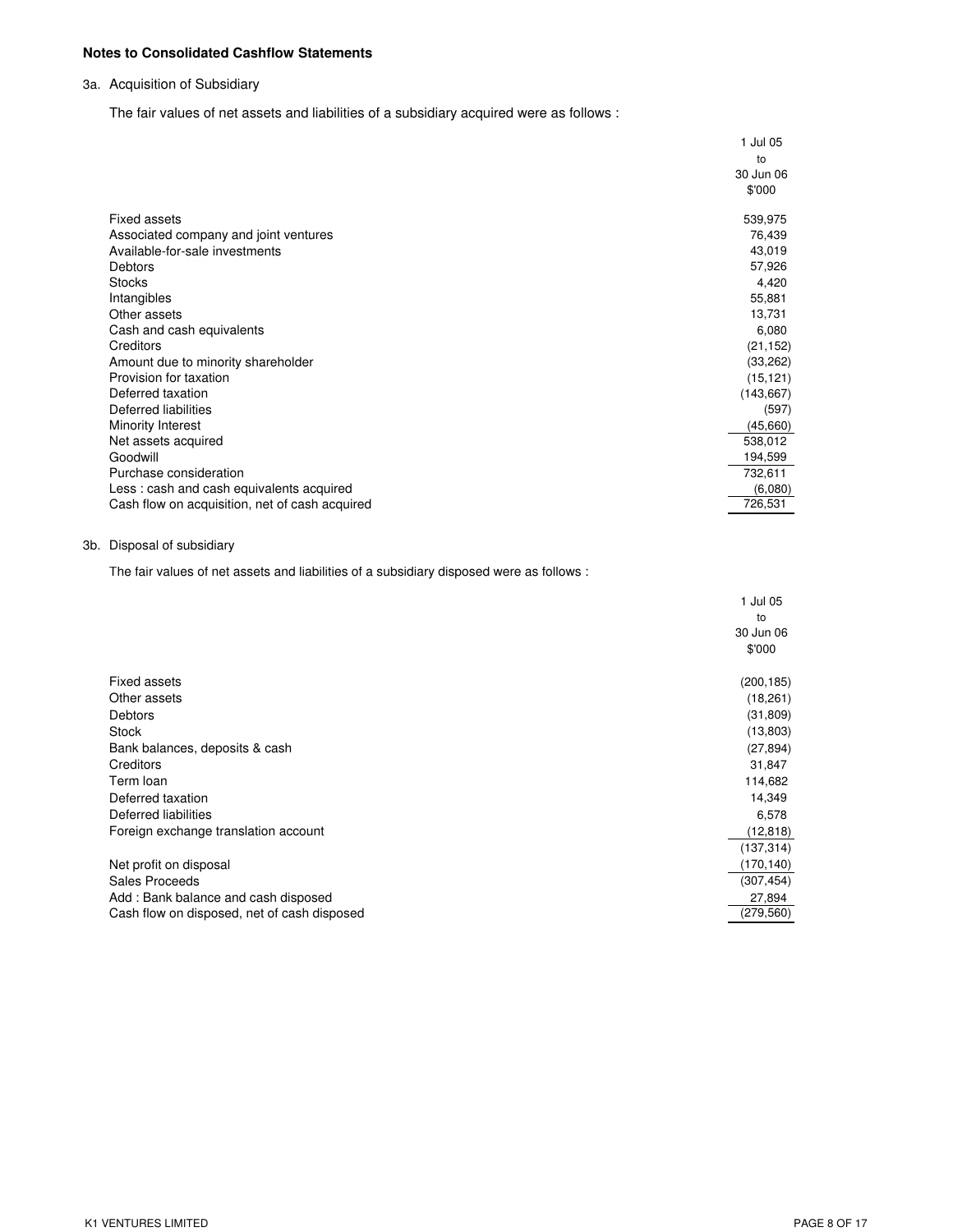#### 3c. Bank balances, deposits and cash

|                                   | <b>Continuing operations</b> |           | <b>Discontinued operations</b> |                          | <b>Total operations</b> |           |
|-----------------------------------|------------------------------|-----------|--------------------------------|--------------------------|-------------------------|-----------|
|                                   | 1 Jul 06                     | l Jul 05  | 1 Jul 06                       | Jul 05                   | 1 Jul 06                | 1 Jul 05  |
|                                   | to                           | to        | to                             | to                       | to                      | to        |
|                                   | 30 Jun 07                    | 30 Jun 06 | 30 Jun 07                      | 30 Jun 06                | 30 Jun 07               | 30 Jun 06 |
|                                   | \$'000                       | \$'000    | \$'000                         | \$'000                   | \$'000                  | \$'000    |
| Bank balances, deposits and cash  | 289.896                      | 335,784   |                                |                          | 289.896                 | 335,784   |
| Deposits with related parties     | 15,899                       | 13,398    |                                |                          | 15,899                  | 13,398    |
| Cash and cash equivalents         | 305.795                      | 349,182   |                                | $\overline{\phantom{a}}$ | 305.795                 | 349,182   |
| Restricted cash held under escrow | 4,686                        | 36,064    |                                |                          | 4,686                   | 36,064    |
|                                   | 310,481                      | 385,246   |                                | $\overline{\phantom{0}}$ | 310,481                 | 385,246   |
|                                   |                              |           |                                |                          |                         |           |

Restricted cash held under escrow for \$4.7 million (June 2006: \$11.6 million) relates to an amount payable to a former subsidiary on certain obligations arising out of the settlement conditions with respect to the regulatory approval obtained on the sale of a subsidiary.

Included in restricted cash held under escrow as at 30 June 2006 related to a payable of \$24.5 million to the former shareholders of a subsidiary, which represented the minority interests of a subsidiary, as collateral for representations and warranties provided at the time of the acquisition.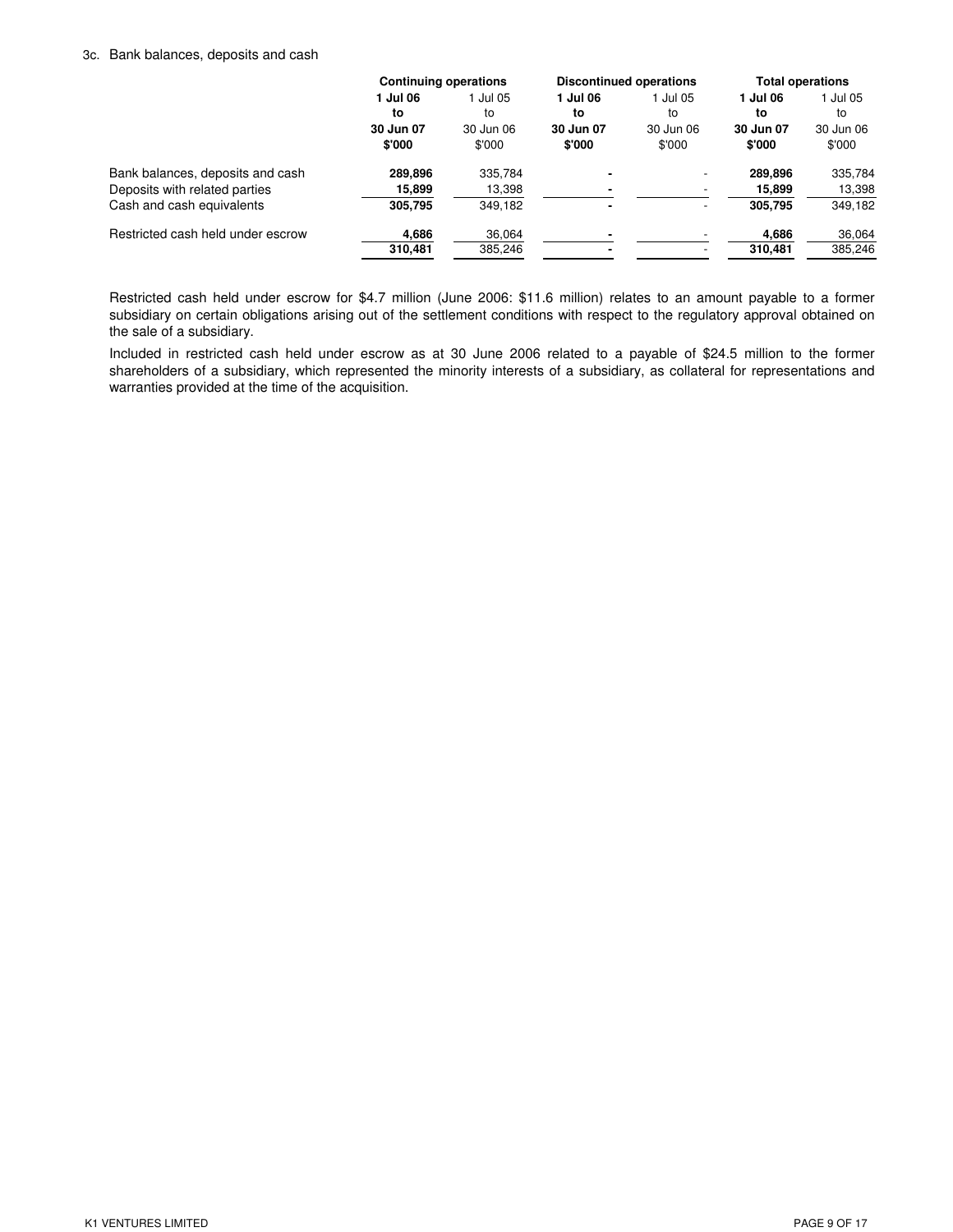## **4. STATEMENTS OF CHANGES IN EQUITY**

# 4a. Group Statement of Changes in Equity for the year ended 30 June

|                                                                                                                                 |                                    |                                | Attributable to equity holders of the Company            |                                |                                                  |                                         |                                |
|---------------------------------------------------------------------------------------------------------------------------------|------------------------------------|--------------------------------|----------------------------------------------------------|--------------------------------|--------------------------------------------------|-----------------------------------------|--------------------------------|
| 2007                                                                                                                            | <b>Share</b><br>capital<br>S\$'000 | Capital<br>reserves<br>S\$'000 | Foreign<br>exchange<br>translation<br>account<br>S\$'000 | Revenue<br>reserves<br>S\$'000 | <b>Share</b><br>capital &<br>reserves<br>S\$'000 | <b>Minority</b><br>interests<br>S\$'000 | Capital<br>employed<br>S\$'000 |
| As at 1 July 2006                                                                                                               | 393,213                            | 58,799                         | (24, 706)                                                | 328,796                        | 756,102                                          | 46,618                                  | 802,720                        |
| Fair value changes<br>on available-for-sale<br>investments<br>Fair value gain realised<br>and transferred to<br>profit and loss |                                    | (10, 487)                      |                                                          |                                | (10, 487)                                        |                                         | (10, 487)                      |
| account upon disposal<br>of investments                                                                                         |                                    | (4, 459)                       |                                                          |                                | (4, 459)                                         |                                         | (4, 459)                       |
| Fair value change                                                                                                               |                                    |                                |                                                          |                                |                                                  |                                         |                                |
| on cashflow hedges                                                                                                              |                                    | (769)                          |                                                          |                                | (769)                                            |                                         | (769)                          |
| Exchange differences                                                                                                            |                                    |                                |                                                          |                                |                                                  |                                         |                                |
| arising on consolidation                                                                                                        |                                    |                                | (12, 460)                                                |                                | (12, 460)                                        | (1,598)                                 | (14, 058)                      |
| Currency translation loss<br>realised and<br>transferred to profit                                                              |                                    |                                |                                                          |                                |                                                  |                                         |                                |
| and loss account                                                                                                                |                                    |                                | (387)                                                    |                                | (387)                                            |                                         | (387)                          |
| Net loss not recognised in                                                                                                      |                                    |                                |                                                          |                                |                                                  |                                         |                                |
| the profit and loss account                                                                                                     |                                    | (15, 715)                      | (12, 847)                                                |                                | (28, 562)                                        | (1,598)                                 | (30, 160)                      |
| Profit for the year                                                                                                             |                                    |                                |                                                          | 26,227                         | 26,227                                           | 3,179                                   | 29,406                         |
| Capital distribution                                                                                                            | (113, 855)                         |                                |                                                          |                                | (113, 855)                                       |                                         | (113, 855)                     |
| Shares issued                                                                                                                   | 39,416                             |                                |                                                          |                                | 39,416                                           |                                         | 39,416                         |
| Increased share                                                                                                                 |                                    |                                |                                                          |                                |                                                  |                                         |                                |
| capital in a subsidiary                                                                                                         |                                    |                                |                                                          |                                |                                                  | 235                                     | 235                            |
| Other adjustments                                                                                                               |                                    |                                |                                                          |                                |                                                  | (20)                                    | (20)                           |
| As at 30 June 2007                                                                                                              | 318,774                            | 43,084                         | (37, 553)                                                | 355,023                        | 679,328                                          | 48,414                                  | 727,742                        |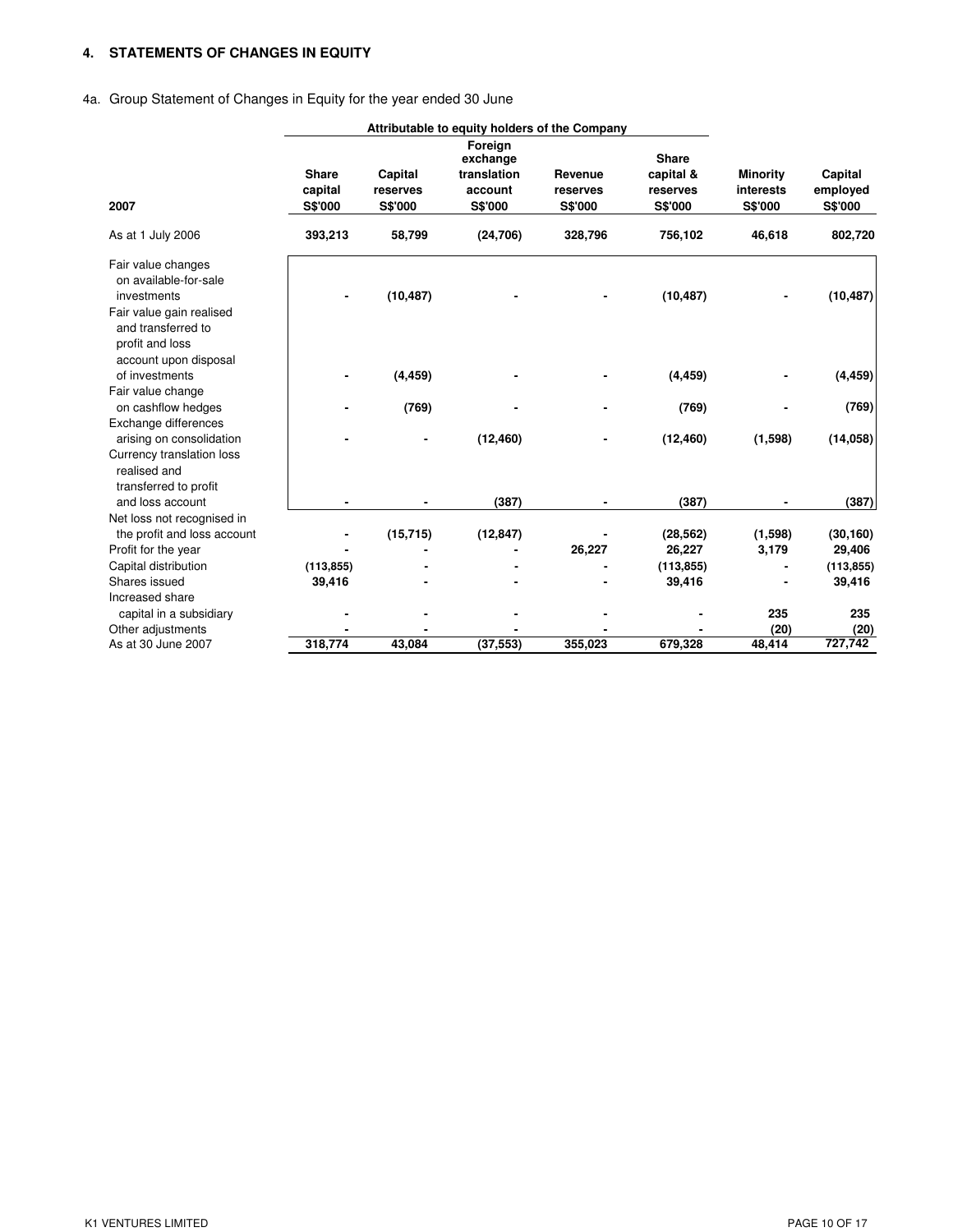|                                            |         |                          |           | Attributable to equity holders of the Company |          |           |           |           |
|--------------------------------------------|---------|--------------------------|-----------|-----------------------------------------------|----------|-----------|-----------|-----------|
|                                            |         |                          |           | Foreign                                       |          |           |           |           |
|                                            |         |                          |           | exchange                                      |          | Share     |           |           |
|                                            | Share   | Share                    | Capital   | translation                                   | Revenue  | capital & | Minority  | Capital   |
|                                            | capital | premium                  | reserves  | account                                       | reserves | reserves  | interests | employed  |
| 2006                                       | S\$'000 | S\$'000                  | S\$'000   | S\$'000                                       | S\$'000  | S\$'000   | S\$'000   | S\$'000   |
| As at 1 July 2005                          | 187,741 | 202,011                  | 85,584    | (7, 919)                                      | 153,192  | 620,609   | 151       | 620,760   |
| Fair value changes                         |         |                          |           |                                               |          |           |           |           |
| on available-for                           |         |                          |           |                                               |          |           |           |           |
| -sale investments                          |         |                          | (23, 646) |                                               |          | (23, 646) |           | (23, 646) |
| Fair value gain realised                   |         |                          |           |                                               |          |           |           |           |
| and transferred to                         |         |                          |           |                                               |          |           |           |           |
| profit and loss                            |         |                          |           |                                               |          |           |           |           |
| account upon                               |         |                          |           |                                               |          |           |           |           |
| disposal of                                |         |                          |           |                                               |          |           |           |           |
| investments                                |         |                          | (4, 165)  |                                               |          | (4, 165)  |           | (4, 165)  |
| Fair value change on                       |         |                          |           |                                               |          |           |           |           |
| cashflow hedges                            |         |                          | 1,026     |                                               |          | 1,026     |           | 1,026     |
| Exchange differences                       |         |                          |           |                                               |          |           |           |           |
| arising on                                 |         |                          |           |                                               |          |           |           |           |
| consolidation                              |         |                          |           | (28, 902)                                     |          | (28, 902) | (2,706)   | (31,608)  |
| Currency translation                       |         |                          |           |                                               |          |           |           |           |
| loss realised and<br>transferred to profit |         |                          |           |                                               |          |           |           |           |
| and loss account                           |         |                          |           | 12,115                                        |          | 12,115    |           | 12,115    |
| Net loss not recognised                    |         |                          |           |                                               |          |           |           |           |
| in the profit and                          |         |                          |           |                                               |          |           |           |           |
| loss account                               |         |                          | (26, 785) | (16, 787)                                     |          | (43, 572) | (2,706)   | (46, 278) |
| Profit for the year                        |         |                          |           |                                               | 175,604  | 175,604   | 3,645     | 179,249   |
| Acquisition of                             |         |                          |           |                                               |          |           |           |           |
| subsidiary                                 |         |                          |           |                                               |          |           | 45,660    | 45,660    |
| Acquisition of                             |         |                          |           |                                               |          |           |           |           |
| additional interest                        |         |                          |           |                                               |          |           |           |           |
| in subsidiary                              |         |                          |           |                                               |          |           | (127)     | (127)     |
| <b>Distribution</b>                        |         |                          |           |                                               |          |           |           |           |
| from subsidiaries                          |         |                          |           |                                               |          |           | (5)       | (5)       |
| Shares issued                              | 2,602   | 859                      |           |                                               |          | 3,461     |           | 3,461     |
| Adjustment arising from                    |         |                          |           |                                               |          |           |           |           |
| from abolition of par                      |         |                          |           |                                               |          |           |           |           |
| value of shares                            | 202,870 | (202, 870)               |           |                                               |          |           |           |           |
| As at 30 June 2006                         | 393,213 | $\overline{\phantom{a}}$ | 58,799    | (24, 706)                                     | 328,796  | 756,102   | 46,618    | 802,720   |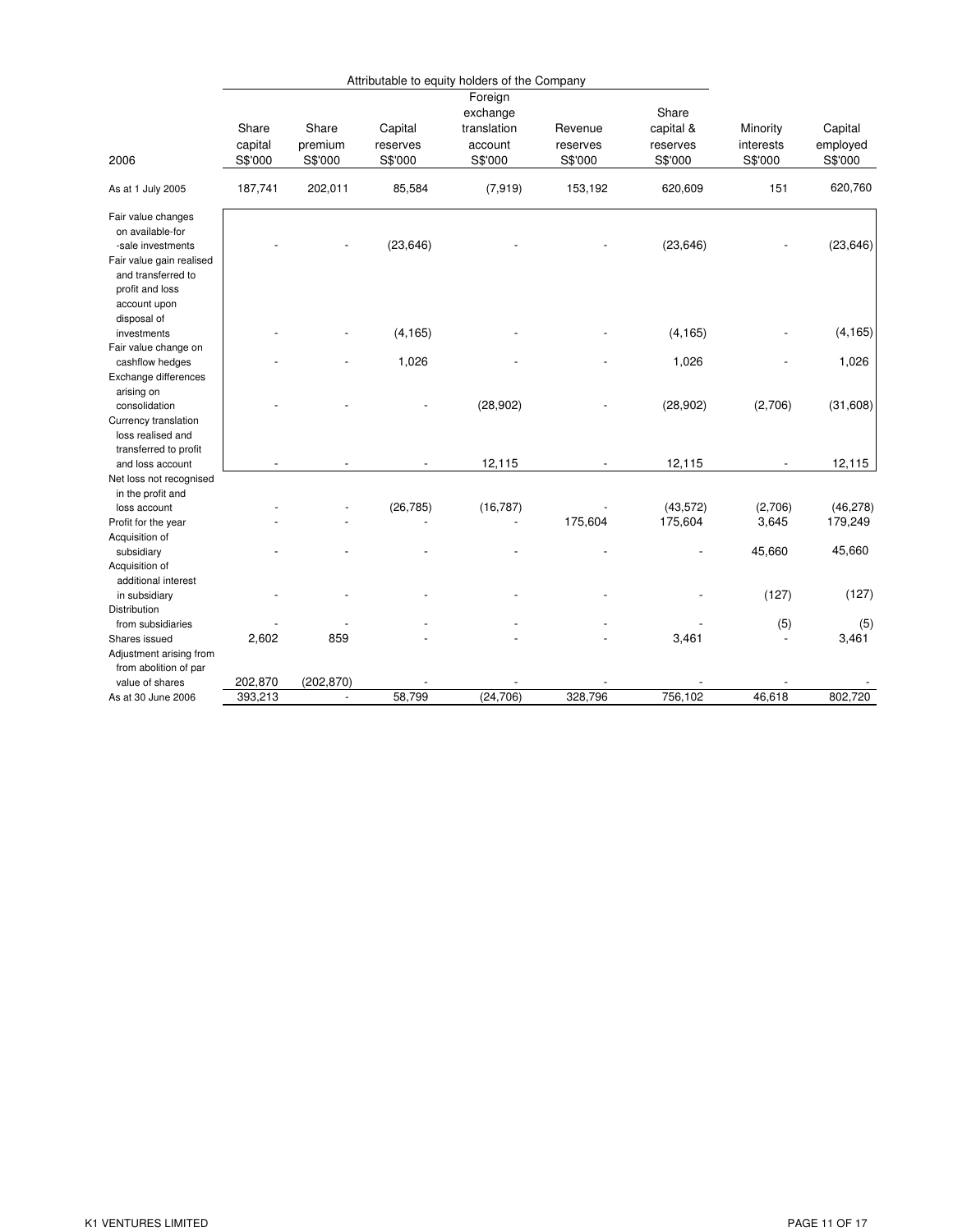|                                                           | <b>Share</b> | <b>Share</b> | Capital        | Revenue        |                |
|-----------------------------------------------------------|--------------|--------------|----------------|----------------|----------------|
|                                                           | capital      | premium      | reserves       | reserves       | <b>Total</b>   |
| 2007                                                      | S\$'000      | S\$'000      | <b>S\$'000</b> | <b>S\$'000</b> | <b>S\$'000</b> |
| As at 1 July 2006                                         | 393,213      |              | 1,897          | 257,577        | 652,687        |
| Fair value changes                                        |              |              |                |                |                |
| on available-for-sale                                     |              |              |                |                |                |
| investments                                               |              |              | 6,591          |                | 6,591          |
| Fair value gain realised                                  |              |              |                |                |                |
| and transferred to profit                                 |              |              |                |                |                |
| and loss account upon                                     |              |              |                |                |                |
| disposal of investments                                   |              |              | (2, 277)       |                | (2, 277)       |
| Net gain not recognised in the                            |              |              |                |                |                |
| profit and loss account                                   |              |              | 4,314          |                | 4,314          |
| Loss for the year                                         |              |              |                | (361)          | (361)          |
| Capital distribution<br>Shares issued                     | (113, 855)   |              |                |                | (113, 855)     |
|                                                           | 39,416       |              |                |                | 39,416         |
| As at 30 June 2007                                        | 318,774      |              | 6,211          | 257,216        | 582,201        |
| 2006                                                      |              |              |                |                |                |
| As at 1 July 2005                                         | 187,741      | 202,011      | 753            | 69,683         | 460,188        |
|                                                           |              |              |                |                |                |
| Fair value changes                                        |              |              |                |                |                |
| on available-for                                          |              |              |                |                |                |
| -sale investments                                         |              |              | 5,309          |                | 5,309          |
| Fair value gain realised                                  |              |              |                |                |                |
| and transferred to profit                                 |              |              |                |                |                |
| and loss account upon                                     |              |              |                |                |                |
| disposal of investments<br>Net gain not recognised in the |              |              | (4, 165)       |                | (4, 165)       |
| profit and loss account                                   |              |              | 1,144          |                | 1,144          |
| Profit for the year                                       |              |              |                | 187,894        | 187,894        |
| Shares issued                                             | 2,602        | 859          |                |                | 3,461          |
| Adjustment arising from                                   |              |              |                |                |                |
| abolition of par value of                                 |              |              |                |                |                |
| shares                                                    | 202,870      | (202, 870)   |                |                |                |
| As at 30 June 2006                                        | 393,213      |              | 1,897          | 257,577        | 652,687        |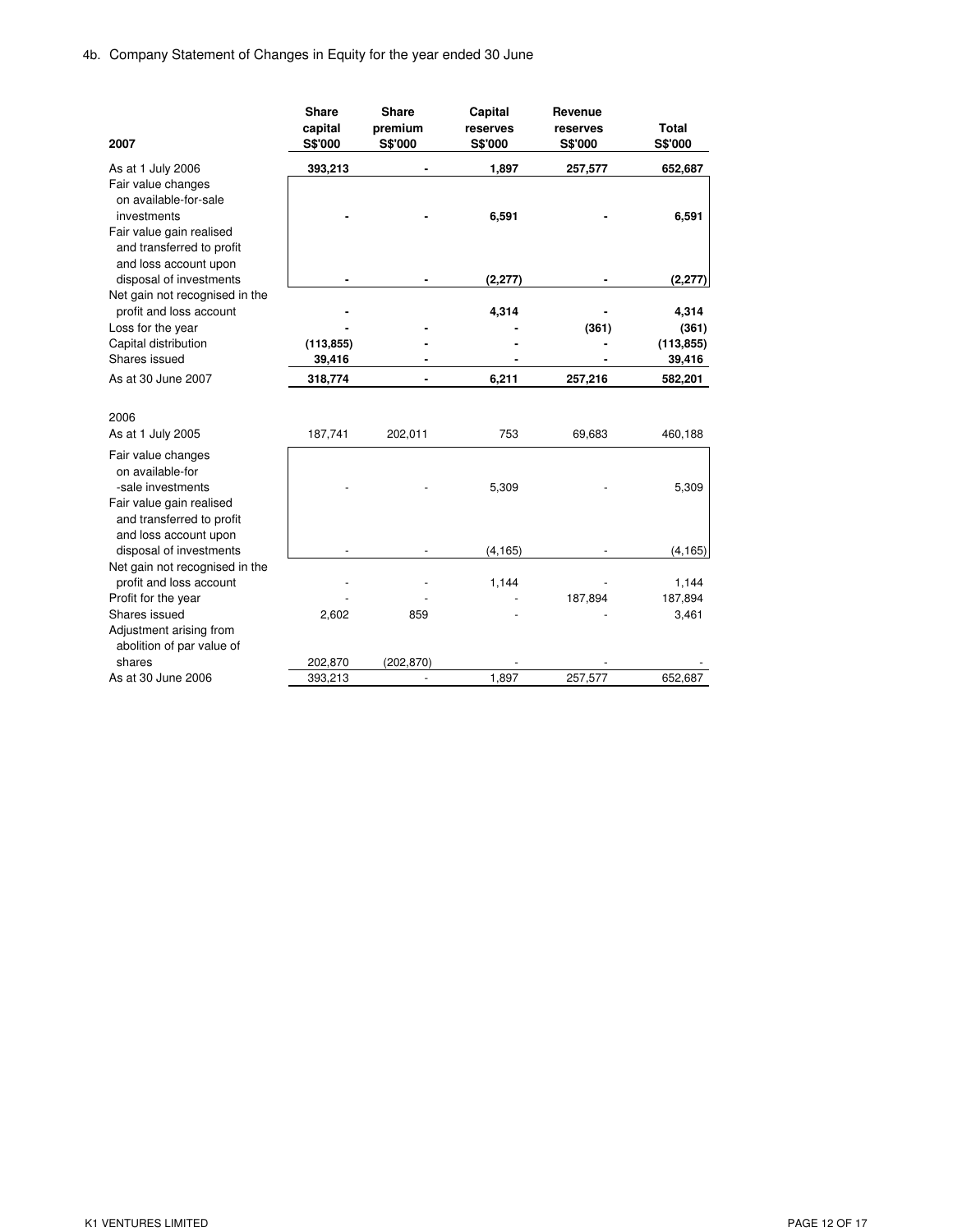### 4c. Share capital

Since 30 June 2006, the Company issued 75,000 ordinary shares upon the exercise of options granted to employees under the Keppel Marine Share Option Scheme 1990 and 230 million ordinary shares upon the exercise of warrants issued in 2002. As at 30 June 2007, there were unexercised options for 240,000 (June 2006: 330,000) of unissued ordinary shares under the Keppel Marine Share Option Scheme 1990 and 38 million warrants (June 2006: 268 million) to subscribe for 38 million ordinary shares.

The issued share capital of the Company as at 30 June 2007 was 2,127,603,003 ordinary shares.

## **5. AUDIT**

The financial statements have not been audited nor reviewed by our auditors.

## **6. AUDITORS' REPORT**

Not applicable

## **7. ACCOUNTING POLICIES**

The Group has applied the same accounting policies and methods of computation in the financial statements for the current financial year compared with those of the audited financial statements as at 30 June 2006.

## **8. CHANGES IN THE ACCOUNTING POLICIES**

Not applicable

### **9. REVIEW OF GROUP PERFORMANCE**

The Group recorded total revenue of \$473.6 million for continuing operations for the year, representing an increase of 9% over the last year.

The Group's pre-tax profit was impacted by a foreign exchange loss associated with the remaining proceeds from the sale of GASCO of \$9.5 million for the year. Nevertheless, the Group achieved a pre-tax profit from continuing operations of \$49 million for the year, which represents a 10% increase over the prior year. Excluding the foreign exchange loss and discontinued operations of GASCO, the Group's pre-tax profit for the year increased by 30% over the prior year.

The improved revenue and profit from continuing operations were mainly attributable to increased contributions from Mid Pac Petroleum, LLC ("Mid Pac"), gains from disposal of investments and fixed assets as well as higher interest income earned from fixed deposits.

Profit attributable to shareholders (PATMI) was \$26.2 million for the year, representing a decrease of 85% over the prior year. However, the prior year results included the operating results of GASCO as well as the gain recognized on the sale of GASCO which was accounted for as discontinued operations. Excluding the results from GASCO and the effect of foreign exchange loss, PATMI for continuing operations increased by 52% for the year, reflecting the improved operating results of the Group. Earnings per share (EPS) for continuing operations increased by 6.5% over the prior year notwithstanding the increase in the number of shares issued during the financial year.

The Group's share of results of associated companies for the year represented earnings from Helm's joint ventures and associated company.

In the opinion of the Directors, no factor has arisen between 30 June 2007 and the date of this report which would materially affect the results of the Group and the Company for the year just ended.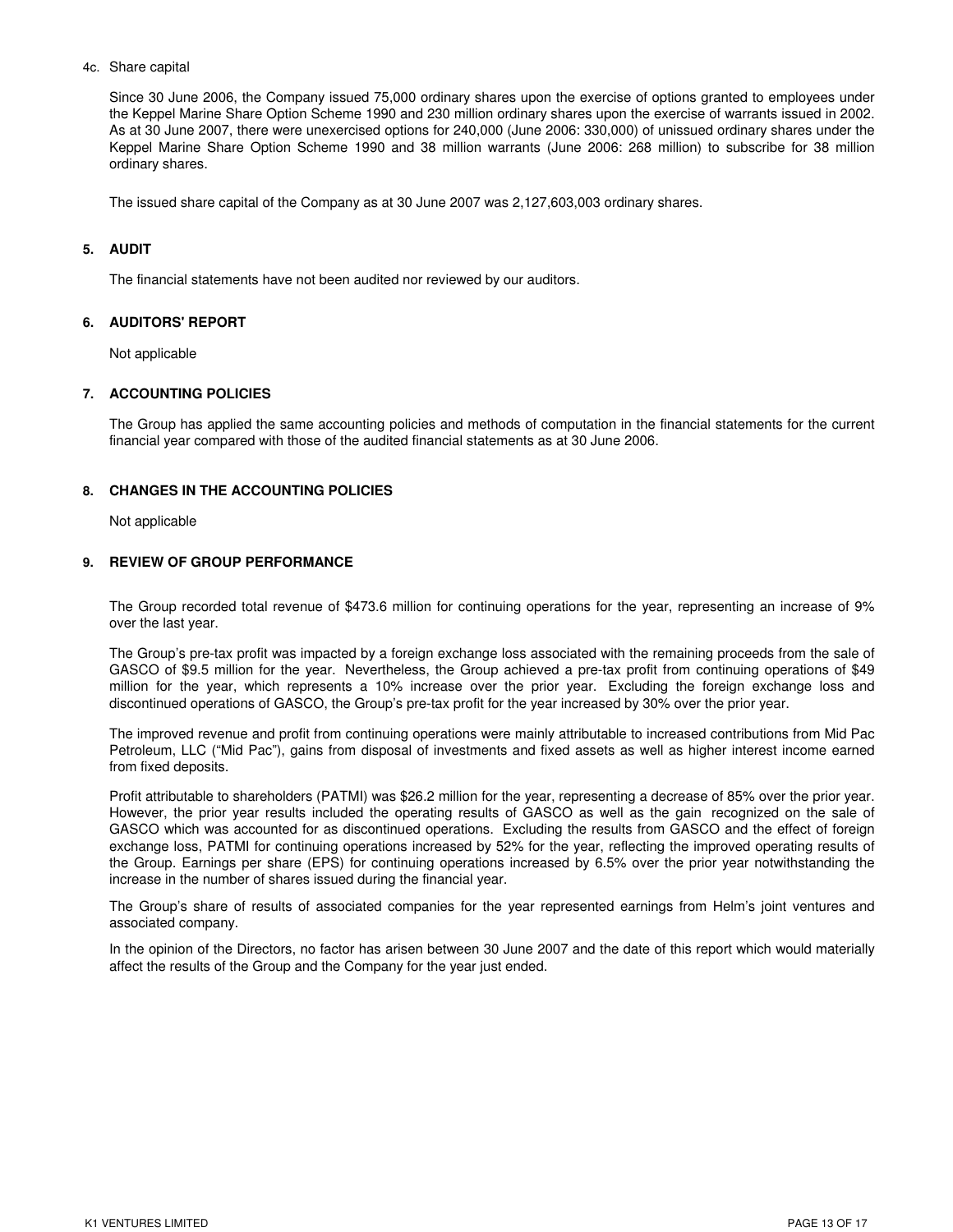### **10. VARIANCE FROM PROSPECT STATEMENT**

No material variance from previous statement.

#### **11. PROSPECTS**

Subsequent to the financial year end, an agreement was entered into for the sale of Mid Pac Petroleum, LLC, our operating subsidiary in retail gasoline operations, for a cash consideration of US\$44 million, plus adjustments amounting to approximately US\$10 million. The transaction is expected to be completed in September 2007.

The Group's operating subsidiary, Helm Holding Corporation, is anticipated to continue to contribute positively to the results of the Group. However, we expect that its operations may continue to be affected by the slowdown in US homebuilding.

Management will continue to be pro-active with the current investments and seek to enhance shareholder value.

#### **12. DIVIDENDS**

12a. Current Financial Period Reported On

Any dividend recommended for the current financial period reported on? No

#### Capital Distribution

The Board of Directors is pleased to propose a capital distribution of 6 cents per share (June 2006: 6 cents), without deduction for tax, out of the Company's share capital account. The capital distribution will be subject to the approval of shareholders at a meeting to be convened and made pursuant to relevant sections of the Companies Act (Chapter 50).

#### 12b. Corresponding Period of the Immediately Preceding Financial Year

Any dividend declared for the corresponding period of the immediately preceding financial year? No

A capital distribution of 6 cents per share in respect of the year ended 30 June 2006 was paid on 22 December 2006.

#### 12c. Date Payable

To be announced later.

### 12d. Books Closure Date

To be announced later.

### 12e. Total Annual Dividend / Capital distribution

|                        | 1 Jul 06<br>to<br>30 Jun 07<br>\$'000 | 1 Jul 05<br>to<br>30 Jun 06<br>\$'000 |
|------------------------|---------------------------------------|---------------------------------------|
| Capital distribution * | 127,656                               | 113,855                               |
|                        | 127,656                               | 113,855                               |

\* 2007 capital distribution is estimated based on share capital of 2,127,603,003 ordinary shares at the end of the financial year.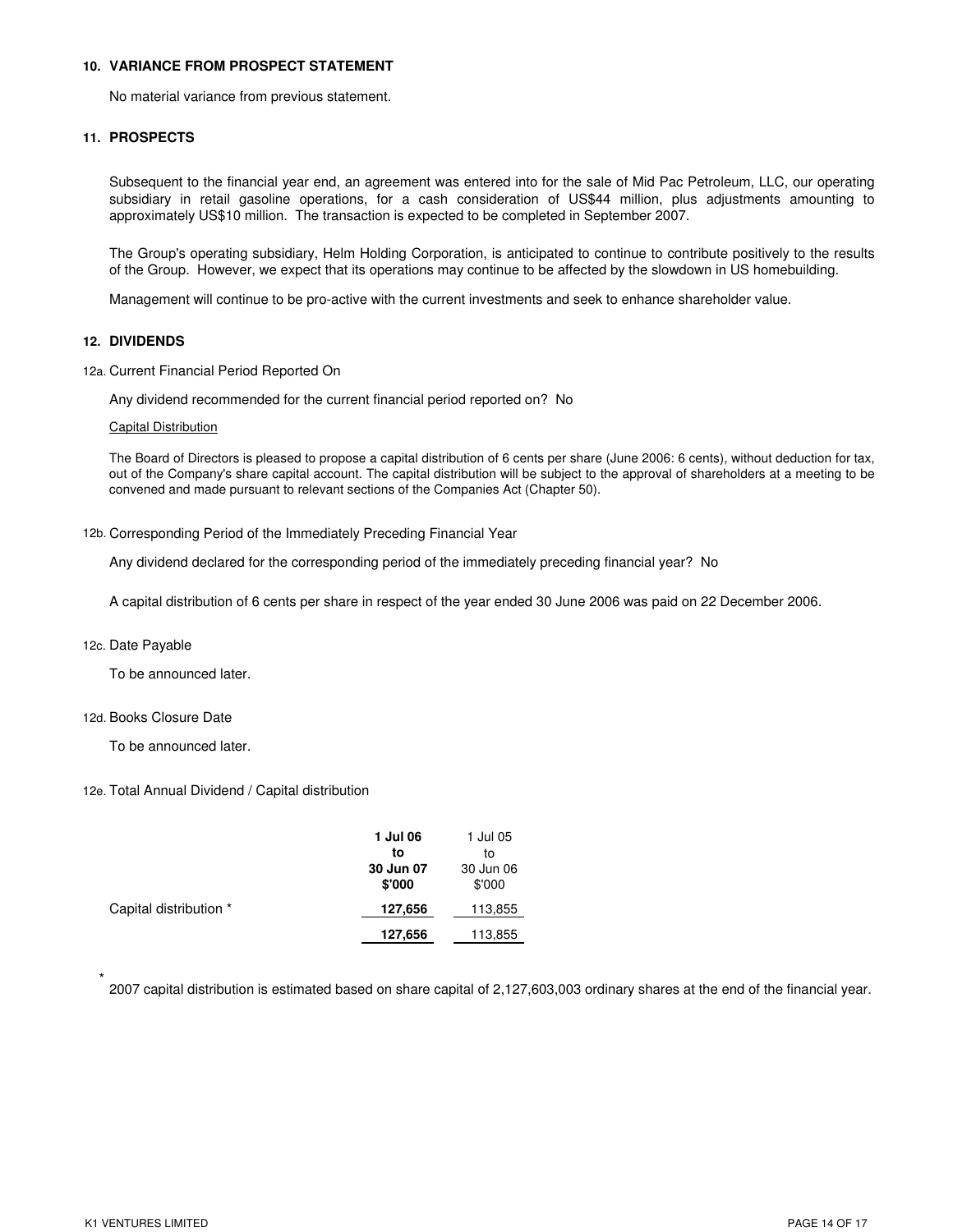### **13. SEGMENT ANALYSIS**

## **BUSINESS SEGMENT**

The Group has segmented its continuing operations into Energy, Transportation Leasing and Investments. The Group's Energy segment reflects Mid Pac's retail gasoline operations in Hawaii and other energy-related investments. The Transportation Leasing segment represents Helm's locomotive and railcar leasing business in North America. The Group's Investment activities consist mainly of the Group's education and technology investments.

|                                           | <b>Continuing Operations</b> |                                     |                              |                              |                        | <b>Discontinued</b><br><b>Operations</b> | Total<br><b>Operations</b> |
|-------------------------------------------|------------------------------|-------------------------------------|------------------------------|------------------------------|------------------------|------------------------------------------|----------------------------|
| 2007                                      | Energy<br>\$'000             | Transportation<br>leasing<br>\$'000 | <b>Investments</b><br>\$'000 | <b>Elimination</b><br>\$'000 | <b>Total</b><br>\$'000 | <b>GASCO</b><br>\$'000                   | \$'000                     |
| Revenue                                   | 250,024                      | 160,767                             | 66,865                       | (4,014)                      | 473,642                |                                          | 473,642                    |
| <b>Results</b>                            |                              |                                     |                              |                              |                        |                                          |                            |
| Operating profit                          | 15,250                       | 62,747                              | 19,793                       | (4,014)                      | 93,776                 |                                          | 93,776                     |
| Finance expenses                          | (4, 014)                     | (42, 634)                           |                              | 4,014                        | (42, 634)              |                                          | (42, 634)                  |
| Foreign exchange loss                     |                              |                                     | (9, 523)                     |                              | (9,523)                |                                          | (9,523)                    |
| Share of results of<br>associated company |                              |                                     |                              |                              |                        |                                          |                            |
| and joint ventures                        |                              | 7,416                               |                              |                              | 7,416                  |                                          | 7,416                      |
| Profit before taxation                    | 11,236                       | 27,529                              | 10,270                       |                              | 49,035                 |                                          | 49,035                     |
| <b>Other information</b>                  |                              |                                     |                              |                              |                        |                                          |                            |
| Segment assets                            | 164,651                      | 801,976                             | 445,094                      | (46, 821)                    | 1,364,900              |                                          | 1,364,900                  |
| Investment in<br>associated company       |                              |                                     |                              |                              |                        |                                          |                            |
| and joint ventures                        |                              | 83,796                              |                              |                              | 83,796                 |                                          | 83,796                     |
| Tax recoverable                           |                              |                                     | 2,421                        |                              | 2,421                  |                                          | 2,421                      |
| Total                                     | 164,651                      | 885,772                             | 447,515                      | (46, 821)                    | 1,451,117              | $\blacksquare$                           | 1,451,117                  |
| Segment liabilities<br>Net tax provision  | 57,893                       | 471,690                             | 5,833                        | (46, 821)                    | 488,595                |                                          | 488,595                    |
| and deferred taxation                     | 20,025                       | 168,872                             | 45,883                       |                              | 234,780                |                                          | 234,780                    |
| Total                                     | 77,918                       | 640,562                             | 51,716                       | (46, 821)                    | 723,375                | $\qquad \qquad \blacksquare$             | 723,375                    |
| Net assets                                | 86,733                       | 245,210                             | 395,799                      |                              | 727,742                |                                          | 727,742                    |
| Capital expenditure<br>Depreciation and   | 6,071                        | 77,727                              | 4                            |                              | 83,802                 |                                          | 83,802                     |
| amortisation                              | (3,019)                      | (48, 376)                           | (119)                        |                              | (51, 514)              |                                          | (51, 514)                  |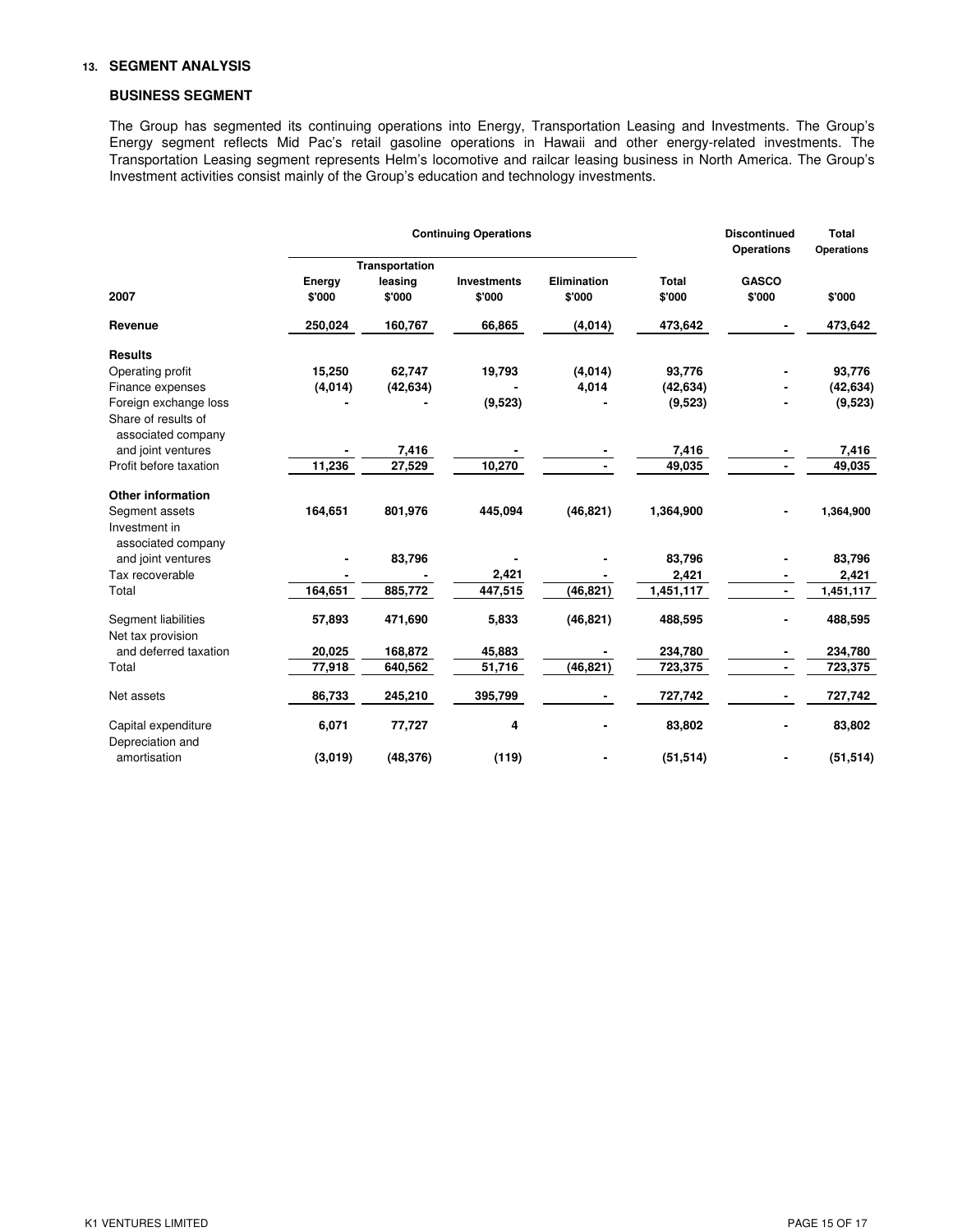|                                                                                                        | <b>Continuing Operations</b> |                                     |                         |                       |                              |                               | Total<br>Operations           |
|--------------------------------------------------------------------------------------------------------|------------------------------|-------------------------------------|-------------------------|-----------------------|------------------------------|-------------------------------|-------------------------------|
| 2006                                                                                                   | Energy<br>\$'000             | Transportation<br>leasing<br>\$'000 | Investments<br>\$'000   | Elimination<br>\$'000 | Total<br>\$'000              | Operations<br>GASCO<br>\$'000 | \$'000                        |
| Revenue                                                                                                | 233,841                      | 168,318                             | 35,245                  | (4,261)               | 433,143                      | 548,757                       | 981,900                       |
| <b>Results</b><br>Operating profit<br>Finance expenses<br>Foreign exchange loss<br>Share of results of | 7,427<br>(4,261)             | 72.470<br>(46, 077)                 | 9.770<br>(951)<br>(390) | (4,261)<br>4,261      | 85.406<br>(47, 028)<br>(390) | 202,367<br>(9, 178)           | 287.773<br>(56, 206)<br>(390) |
| associated company<br>and joint ventures<br>Profit before taxation                                     | 3,166                        | 6,525<br>32,918                     | 8,429                   |                       | 6,525<br>44,513              | 193,189                       | 6,525<br>237,702              |
| <b>Other information</b><br>Segment assets<br>Investment in                                            | 211,274                      | 846,153                             | 509,586                 | (48, 428)             | 1,518,585                    |                               | 1,518,585                     |
| associated company<br>and joint ventures<br>Tax recoverable<br>Total                                   | 5<br>211,279                 | 79,276<br>925,429                   | 2,511<br>512,097        | (48, 428)             | 79,276<br>2,516<br>1,600,377 | $\overline{\phantom{a}}$      | 79,276<br>2,516<br>1,600,377  |
| Segment liabilities<br>Net tax provision                                                               | 62,608                       | 524,829                             | 21,613                  | (48, 428)             | 560,622                      |                               | 560,622                       |
| and deferred taxation<br>Total                                                                         | 30,255<br>92,863             | 163,766<br>688,595                  | 43,014<br>64,627        | (48, 428)             | 237,035<br>797,657           | $\overline{\phantom{a}}$      | 237,035<br>797,657            |
| Net assets                                                                                             | 118,416                      | 236,834                             | 447,470                 |                       | 802,720                      |                               | 802,720                       |
| Capital expenditure<br>Depreciation and<br>amortisation                                                | 4,487<br>(3,997)             | 80,961<br>(47, 052)                 | 113<br>(143)            |                       | 85,561<br>(51, 192)          | 12,811<br>(1, 492)            | 98,372<br>(52, 684)           |

## **GEOGRAPHICAL SEGMENT**

The Group's three business segments operate in three main geographical areas. The operating activities and investment activities are predominately in the USA. Singapore is the home country of the Company and its assets are mainly cash and cash equivalents.

Segment revenue is based on geographical location of its customers or, in the case of revenue from investments, the source of its investments income. Segment assets and capital expenditure are analyzed based on the location of the assets generating the income.

|                              | China/           |           |                  |               |           |  |  |
|------------------------------|------------------|-----------|------------------|---------------|-----------|--|--|
|                              | <b>Singapore</b> | USA       | <b>Hong Kong</b> | <b>Others</b> | Total     |  |  |
| 2007                         | \$'000           | \$'000    | \$'000           | \$'000        | \$'000    |  |  |
| <b>Continuing operations</b> |                  |           |                  |               |           |  |  |
| External revenue             | 8.136            | 457.965   | 4.878            | 2.663         | 473.642   |  |  |
| Segment assets               | 190.327          | 1.153.414 | 12.553           | 8.606         | 1,364,900 |  |  |
| Capital expenditure          |                  | 83.801    | ۰                | ۰             | 83.802    |  |  |